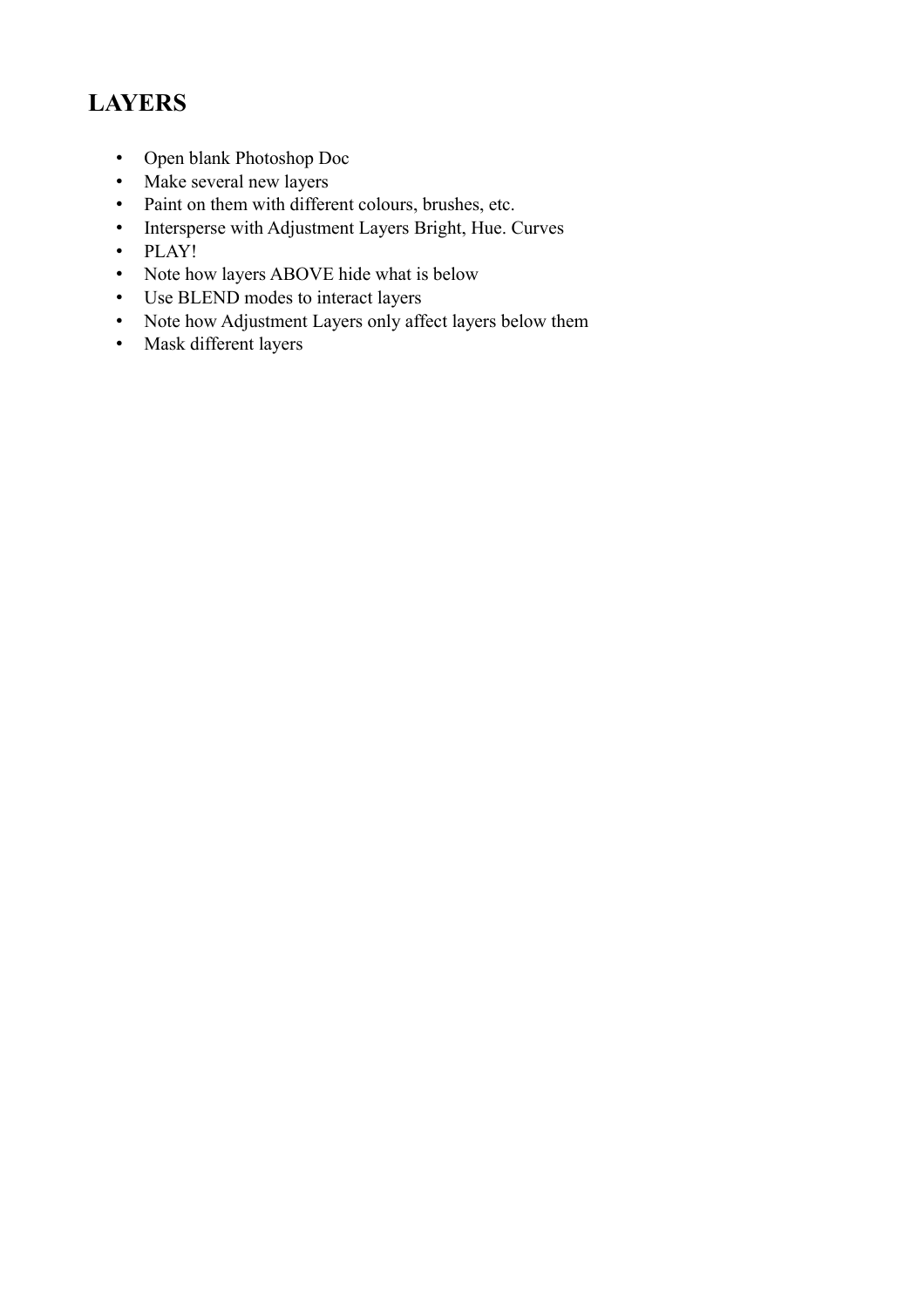# **Destructive and Non-Destructive**

### **Open Edie in JEPG**

#### **Destructive**

- Duplicate layer
- Brightness and Contrast
- Hue and Saturation
	- Increase saturation
	- Decrease red and green saturation
- Clone out rubbish
- Use Poly Lasso Tool and cut Edie out
- Use Move tool and shift her closer to building
- Clone out hole where she came from

#### **Non-Destructive**

- Open Brightness and Contrast Adjustment layer
- Open Hue and Saturation Adjustment layer Increase saturation
	- Decrease red and green saturation
- Open new blank layer and clone out rubbish
- Merge this layer down int one below.
- Duplicate layer
- Reduce opacity to 50%
- Shift layer
- Opacity back to 100%
- Mask
- Paint out all but Edie
- New layer above background and clone out Edie

What's the difference for all this work?

- If you want to shift Edie again just use the move tool
- Colours wrong?? just go back and reopen the adjustment layers

### **Notes**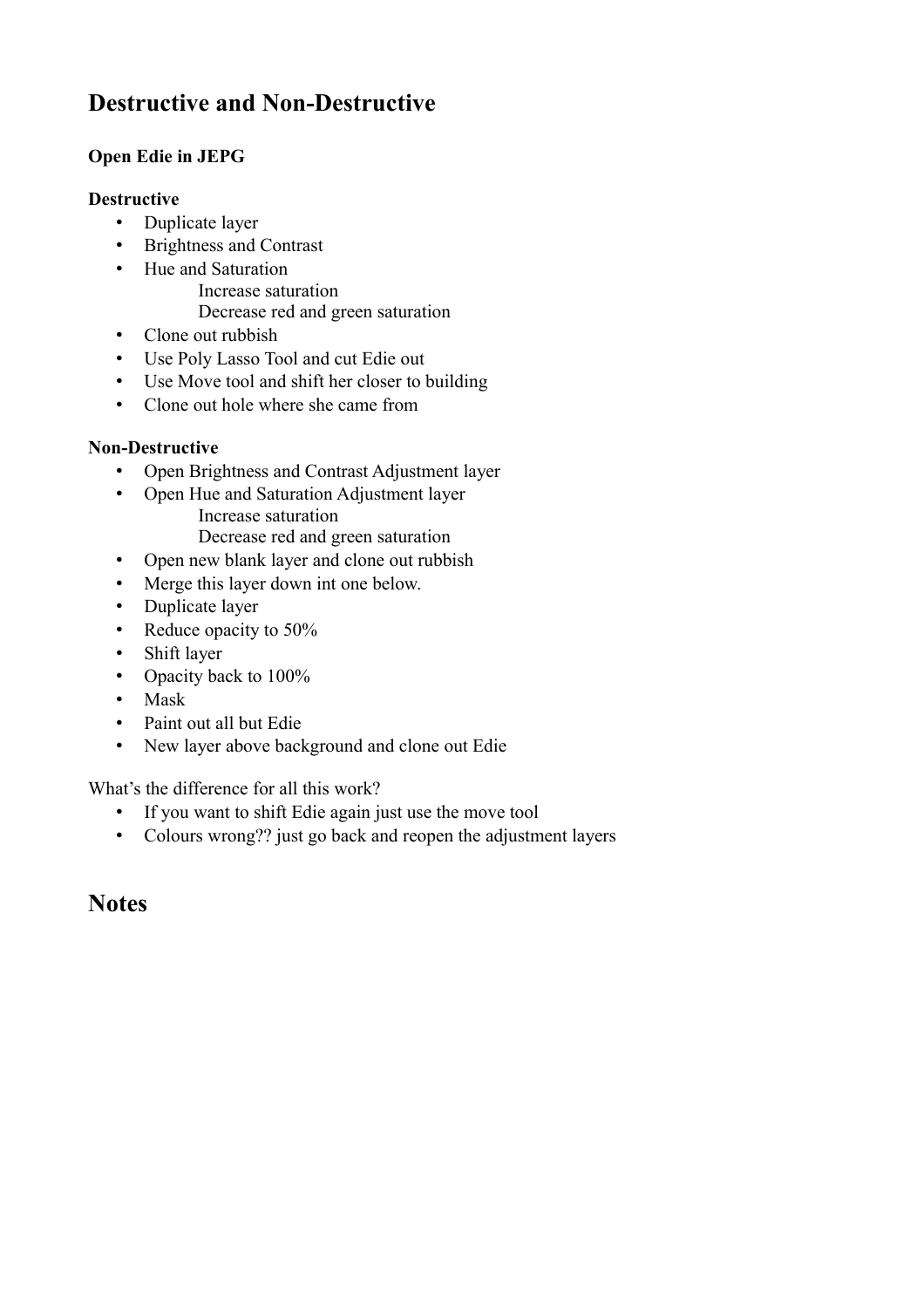## **Fireworks**

Open several images

Demonstrate;

- Opacity
- Shift
- Blending modes
- Masking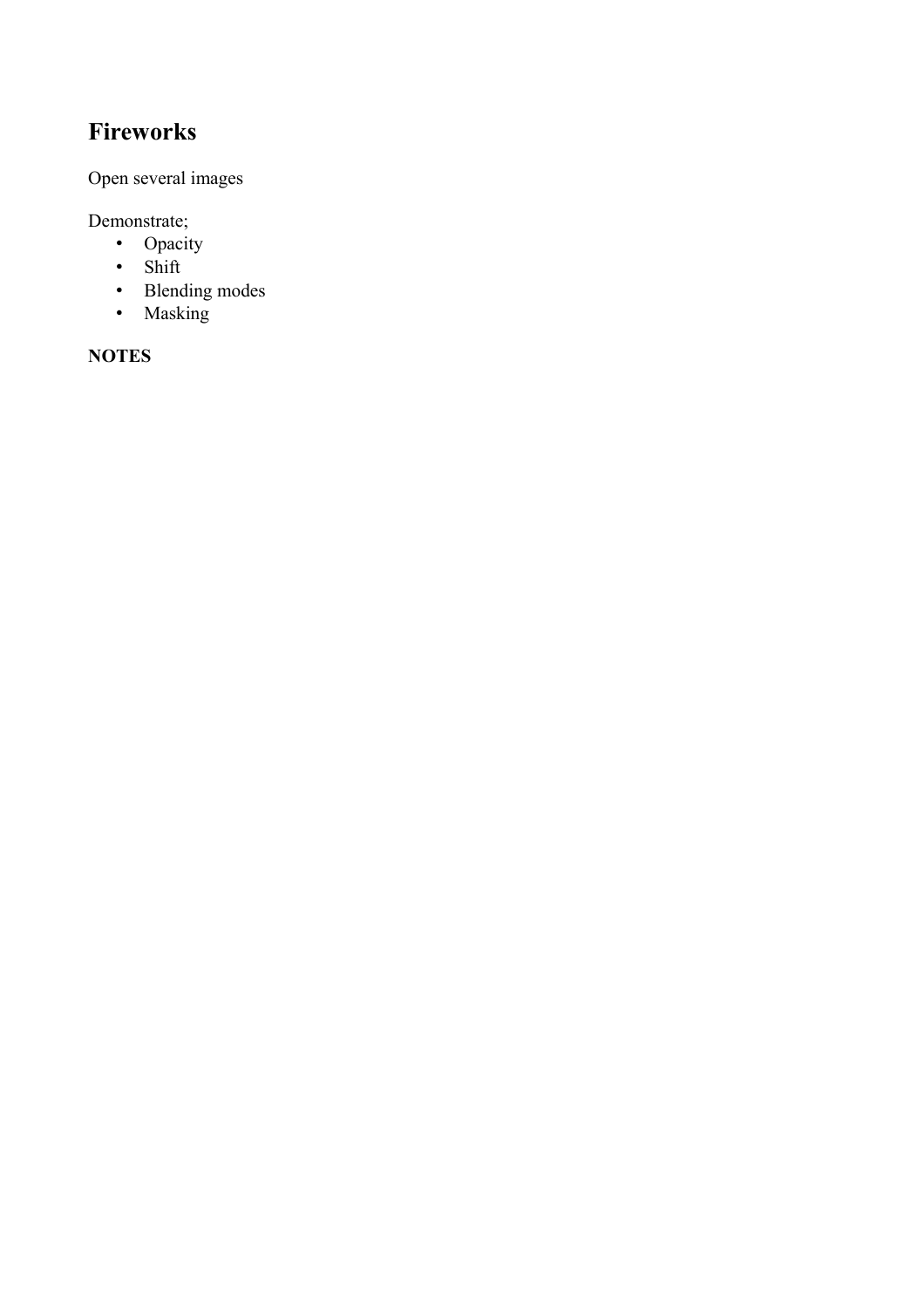## **Spider**

### **Open JEPG Image NOT RAW**

Duplicate image and open in Camera RAW

• Basic Adjustments and balancing look of image

#### Photoshop

- Brightness / Contrast layer Darken
- NAME LAYERS AS YOU GO!!
- Mask Paint light back in
- Empty layer and clone out distractions "Current and below"
- Control Alt E New combined layer
- Duplicate
- Blur top layer, shift down
- Mask top to see through
- Add more blur if needed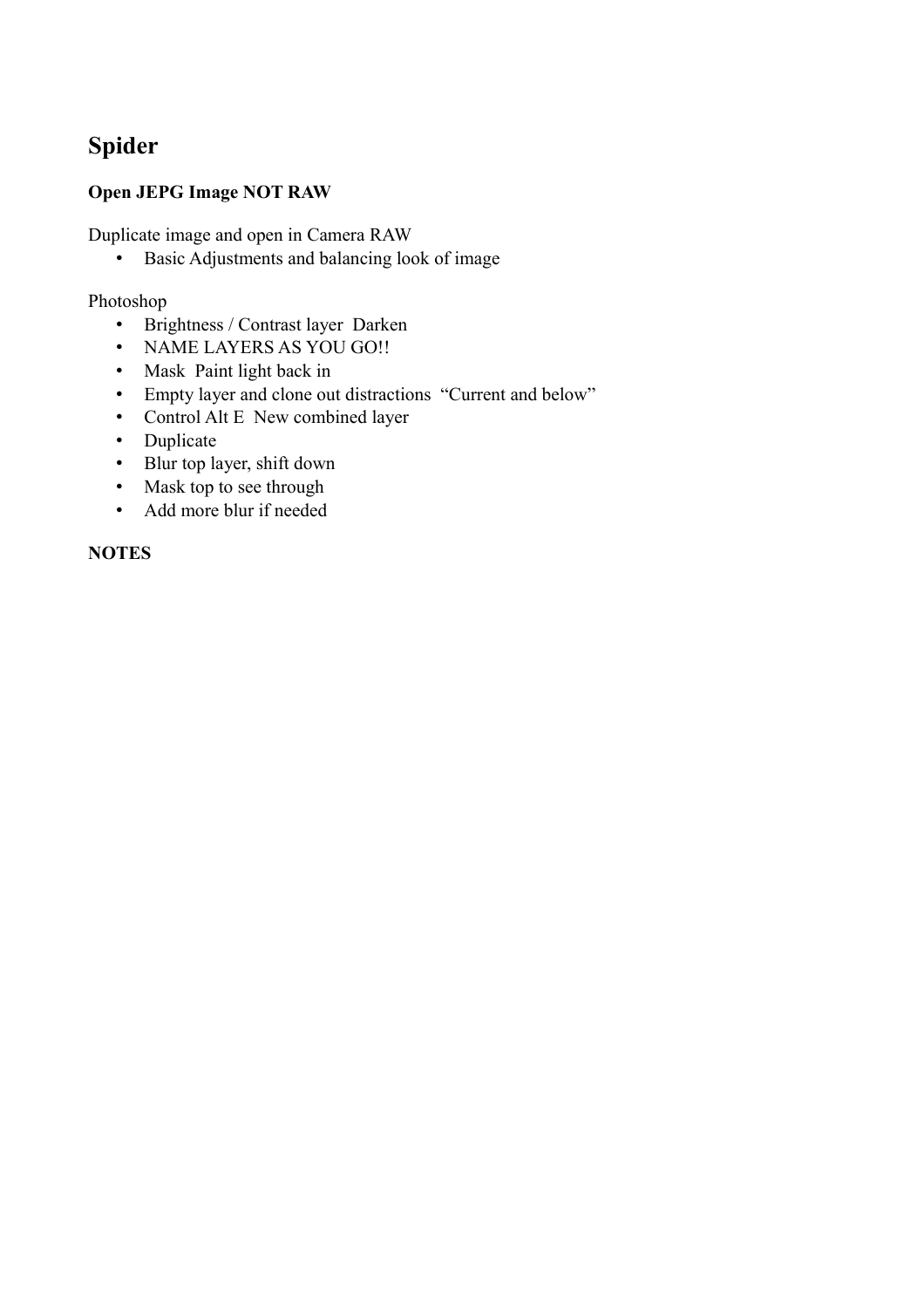# **M<sup>c</sup>Guires**

### REPLACE SKY

- Open JEPG into Camera RAW
- Straighten
- Blacks / Highlights
- Open into Photoshop
- Clone layer and remove palm tree
- Merge down Note difference "Merge Visible"and "Merge Down"
- Duplicate layer
- Magic Wand on "Contiguous" (80, 60, 40, 30, 20, 10)
- Use "Shift"to extend selected areas
- Use "Alt"and mask
- Open a sky
- In Sky
- Select All
- Edit Copy
- In M<sup>c</sup>Guires Edit Paste
- Note warning and difference in size.
- Name SKY layer
- In sky layer Edit Transform Scale
- Resize as required
- MASKS
- Duplicate hotel layer twice
- In hotel layer select sky, Mask
- In second hotel layer, select sky use Select Inverse and Mask
- OR in second hotel layer, select sky and mask holding Alt
- You now have two opposite masks
- Open two Adjustment layers, either Brightness, Curves, or Levels
- Shift masks to these
- Alter Adjustment Layers independently
- Check Refine Mask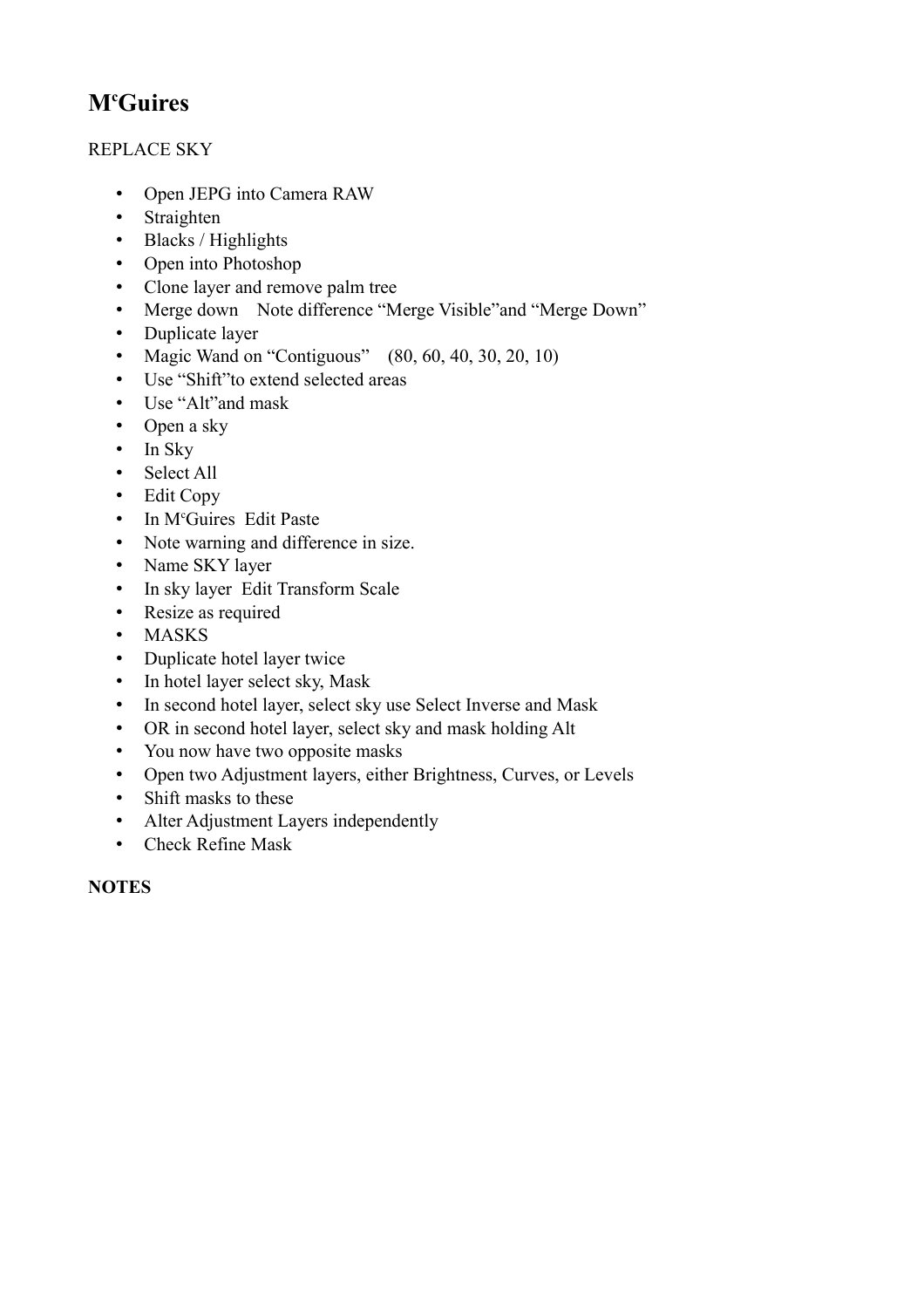# **Plane**

- Open in Camera RAW
- Bright / Contrast
- Open into Photoshop
- Magic Wand
- Alt, Mask
- Add red check layer
- Refine mask with Wand and Paint Bucket
- Finish with Paint Brush
- Add new Sky
- As above, use independent Brightness layers
- Try using a Black and White layer after opening in Photoshop to make masks